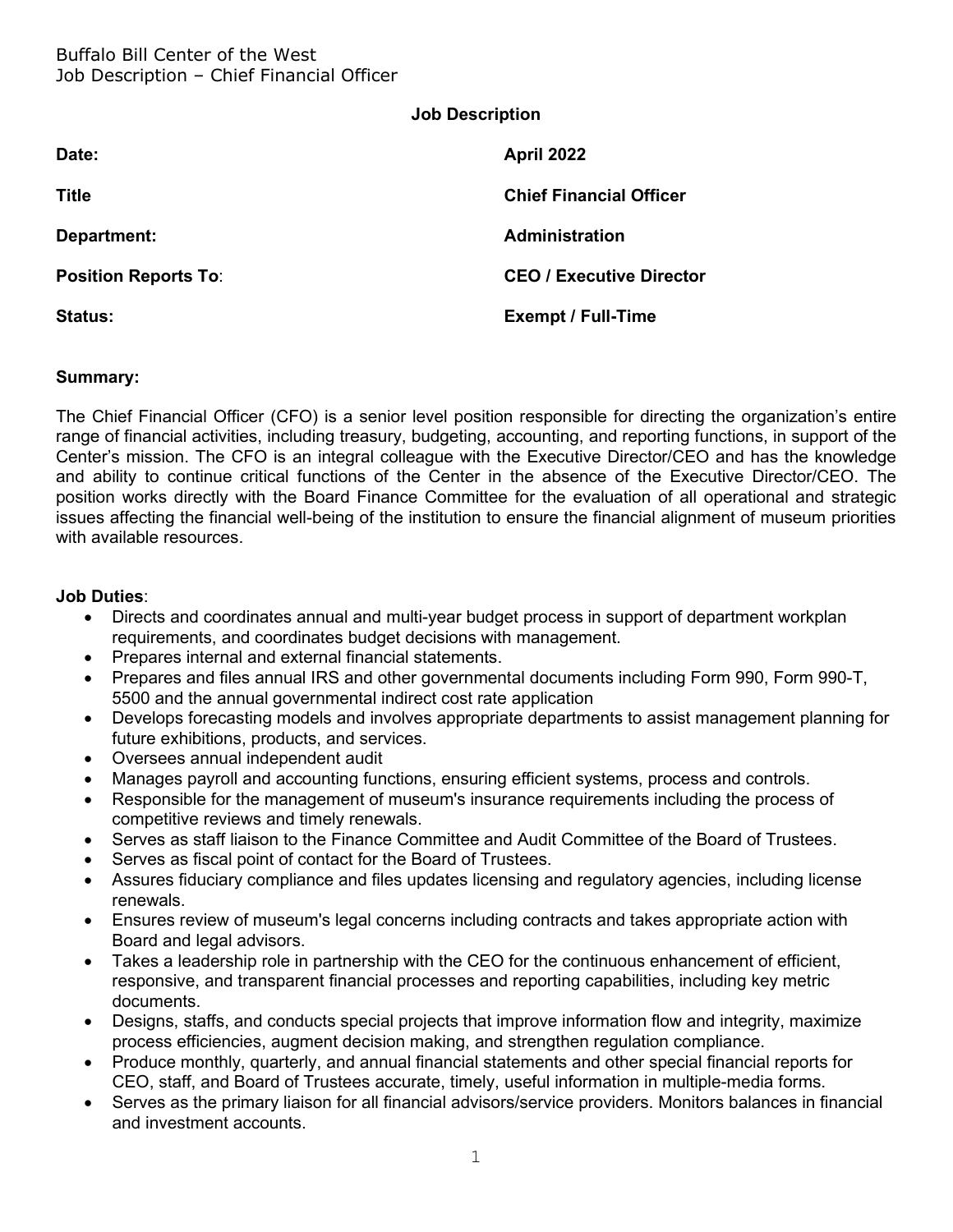## Buffalo Bill Center of the West Job Description – Chief Financial Officer

- Collaborates with museum staff on projects and/or initiatives.
- Anticipates and adapts to organization's financial information needs.

# **Competencies:**

- Excellent analytical and organizational skills for creative solutions at a high level of strategy.
- Proficient in database and accounting computer application systems.
- Strong written and verbal communication skills applied to effective and professional interactions with diverse stakeholders, including staff, Board, clients, and community members.
- Demonstrated experience as a proactive and adaptable leader, manager, and colleague.
- Able to evaluate data quickly and effectively.

## **Supervisory Responsibilities:**

- Director of Operations
- Director of Human Resources
- Information Technology Manager
- Controller
- Accounting Staff

#### •

# **Required Education and Experience:**

- Certified Public Accountant (CPA) certification required; MBA preferred.
- Ten years' experience in accounting, finance, treasury, insurance, contracts, and budgeting.
- Five years' experience managing general business operations in a complex environment.
- Advanced knowledge of financial reporting, regulatory requirements, and not-for-profit budgeting, management and accounting policies and procedures, including FASB 116 and 117.

## **Other Duties:**

• Please note this job description is not designed to cover or contain a comprehensive listing of activities, duties or responsibilities that are required of the employee for this job. Duties, responsibilities and activities may change at any time with or without notice.

# **EEO Statement:**

• Buffalo Bill Center of the West provides equal employment opportunities to all employees and applicants for employment without regard to race, color, ancestry, national origin, gender, sexual orientation, marital status, religion, age, disability, gender identity, results of genetic testing, or service in the military. Equal employment opportunity applies to all terms and conditions of employment, including hiring, placement, promotion, termination, layoff, recall, transfer, leave of absence, compensation, and training.

#### **THE REMAINDER OF THIS PAGE HAS BEEN INTENTIONALLY LEFT BLANK**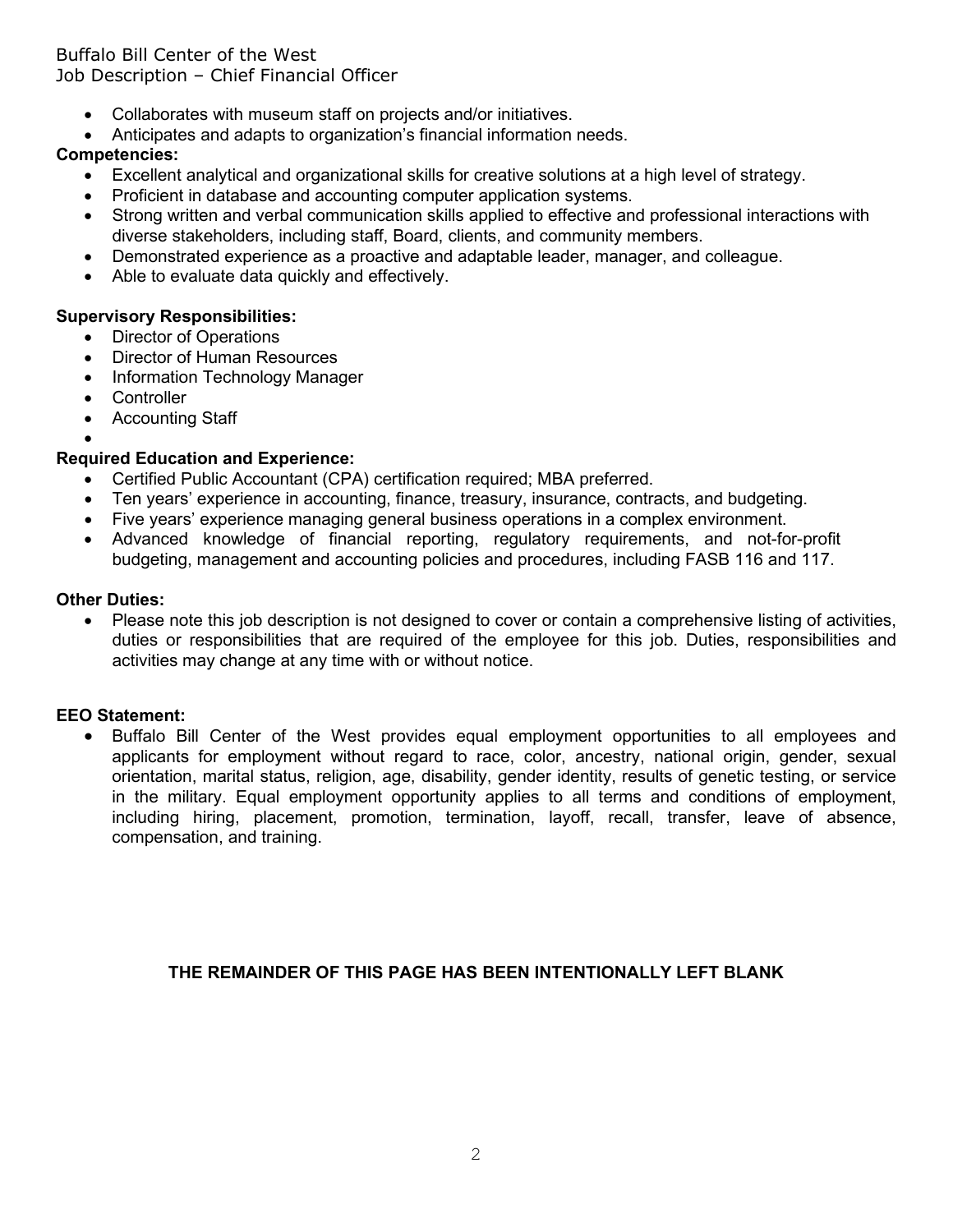|                           | N/A                     | <b>OCCASIONAL</b>       | <b>FREQUENT</b> | <b>CONSTANT</b> |  |
|---------------------------|-------------------------|-------------------------|-----------------|-----------------|--|
| Sitting                   |                         |                         |                 | X               |  |
| Standing                  |                         |                         | X               |                 |  |
| Walking                   |                         |                         | $\mathsf{x}$    |                 |  |
| <b>Bending Over</b>       |                         | X                       |                 |                 |  |
| Crawling                  | $\mathsf{x}$            |                         |                 |                 |  |
| Reaching                  |                         | X                       |                 |                 |  |
| Crouching                 | $\mathbf{x}$            |                         |                 |                 |  |
| Kneeling                  | X                       |                         |                 |                 |  |
| <b>Balancing</b>          | $\mathbf{x}$            |                         |                 |                 |  |
| Pushing/Pulling           | X                       |                         |                 |                 |  |
| Lifting/Carrying          | $\overline{\mathsf{x}}$ |                         |                 |                 |  |
| 10lbs or less             |                         |                         |                 |                 |  |
| 11lbs to 25lbs            | X                       |                         |                 |                 |  |
| 26lbs to 50lbs            | $\mathbf x$             |                         |                 |                 |  |
| 51lbs to 70lbs            | X                       |                         |                 |                 |  |
| <b>Manual Dexterity</b>   |                         | $\mathsf{x}$            |                 |                 |  |
| <b>Fine Motor Skills</b>  |                         | X                       |                 |                 |  |
| <b>Gross Motor Skills</b> |                         | $\overline{\mathsf{x}}$ |                 |                 |  |
| Eye/Hand Coord.           |                         | X                       |                 |                 |  |
| <b>Near Vision</b>        |                         |                         | X               |                 |  |
| Far Vision                |                         |                         | X               |                 |  |
| <b>Color Recognition</b>  | $\mathsf{x}$            |                         |                 |                 |  |
| Hearing                   |                         |                         |                 | X               |  |

# **POSITION ANALYSIS/SPECIFICATIONS**

## **ENVIRONMENTAL FACTORS**

|                                            | <b>YES</b> | <b>NO</b> | Limiteo |
|--------------------------------------------|------------|-----------|---------|
| <b>Working Outside</b>                     |            | Χ         |         |
| <b>Working Inside</b>                      | х          |           |         |
| <b>Working Alone</b>                       |            |           |         |
| <b>Working Closely With Others</b>         |            |           |         |
| <b>Excessive Cold/Heat</b>                 |            | X         |         |
| <b>Excessive Humidity/Dampness</b>         |            | Х         |         |
| Noise/Vibrations                           |            | Χ         |         |
| Working with Chemicals/Detergents/Cleaners |            |           |         |
| <b>Working Around Fumes/Smoke/Gas</b>      |            | X         |         |
| <b>Walking on Uneven Surfaces</b>          |            | Χ         |         |
| Motorized Equipment or Vehicles            |            |           | X       |
| Working With Machinery/Motorized Equip.    |            | Χ         |         |
| Climbing on Scaffolds or ladders           |            |           |         |